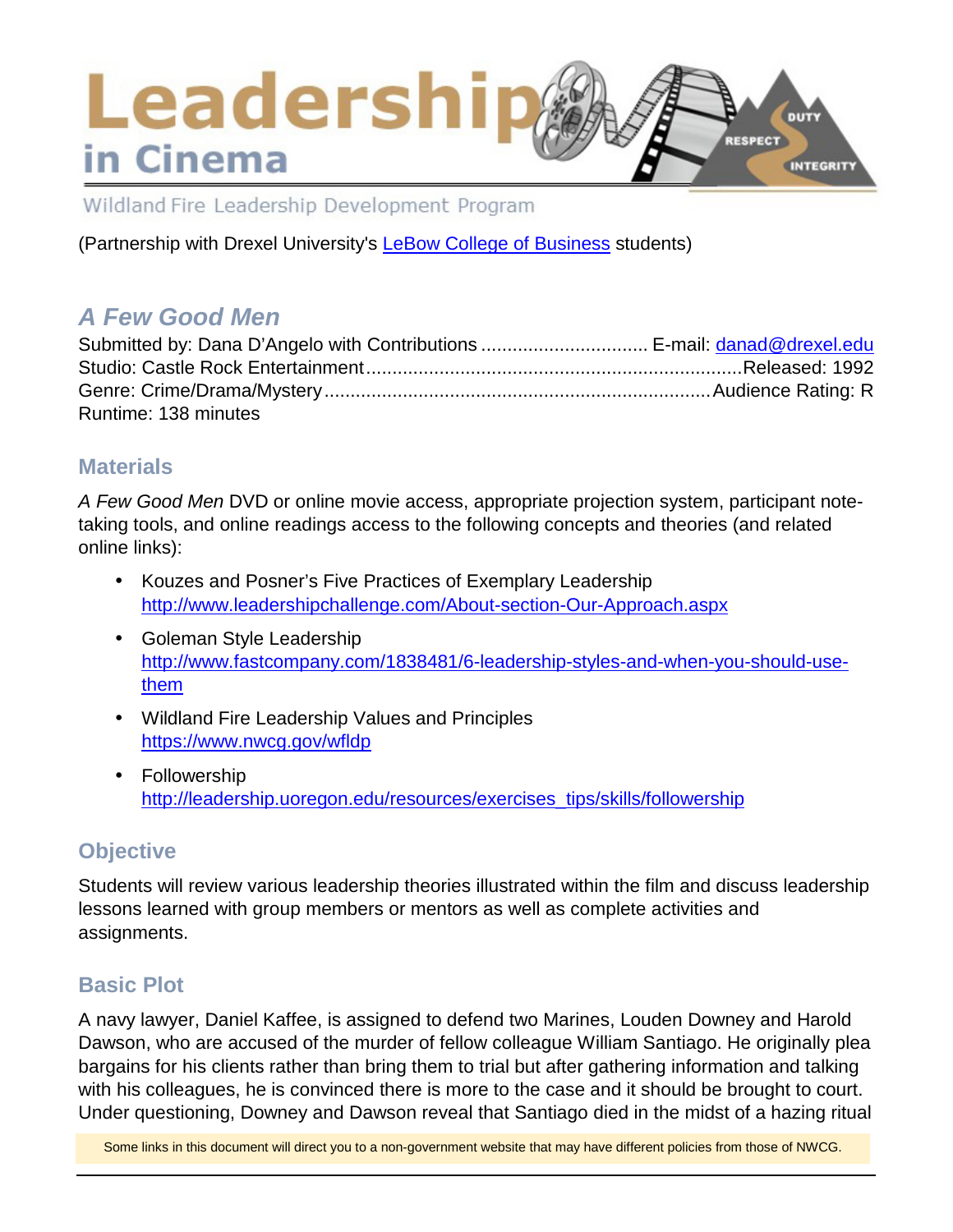known as "Code Red" after he threatened to inform higher authorities that Dawson opened fire on a Cuban watchtower. They also say that the order was given to them by Lt. Jonathan Kendrick. Kendrick's superior, Col. Nathan Jessup, denies any knowledge of the order to torture Santiago, but when Lt. Col. Matthew Markinson confides to Kaffee that Jessup demanded the "Code Red" for violating his order of silence, Kaffee and Galloway have to find a way to prove this in court.

# **Cast of Main Characters**

# **Facilitation Options**

*A Few Good Men* displays excellent forms of leadership through a variety of characters. All students should be able to connect this film to the following types of leadership: Followership, Goleman's Styles, Wildland Fire Principles and Values, and Kouzes' and Posner's Behaviors. Not only does leadership serve as an important theme, but team-building and collaboration do too. Main Protagonist Daniel Kaffee is featured in the main leadership role throughout the entirety of the movie, but many other characters can be studies as well. By answering the discussion questions and going through exercisesstudents will be able to complete objectives of the lesson plan.

(Disclaimer: YouTube clips may become unavailable without notice.)

# **Sample Full Film Facilitation Guidelines**

- Read the articles written by Gary Peterson and S.A Boatman on Followership
- Connect the views of Followership and compare the views of Peterson and Boatman
- Show the film *A Few Good Men* and pause for crucial scenes that involve discussion
- Stop the movie at the scene when Dawson rejects the Plea Bargain
- Pause the movie and break into small groups and discuss which relationship defines Followership more accurately, Weinberg to Kaffee or Downey to Dawson
- Take a poll and find out which pair each individual thinks is more accurate of Followership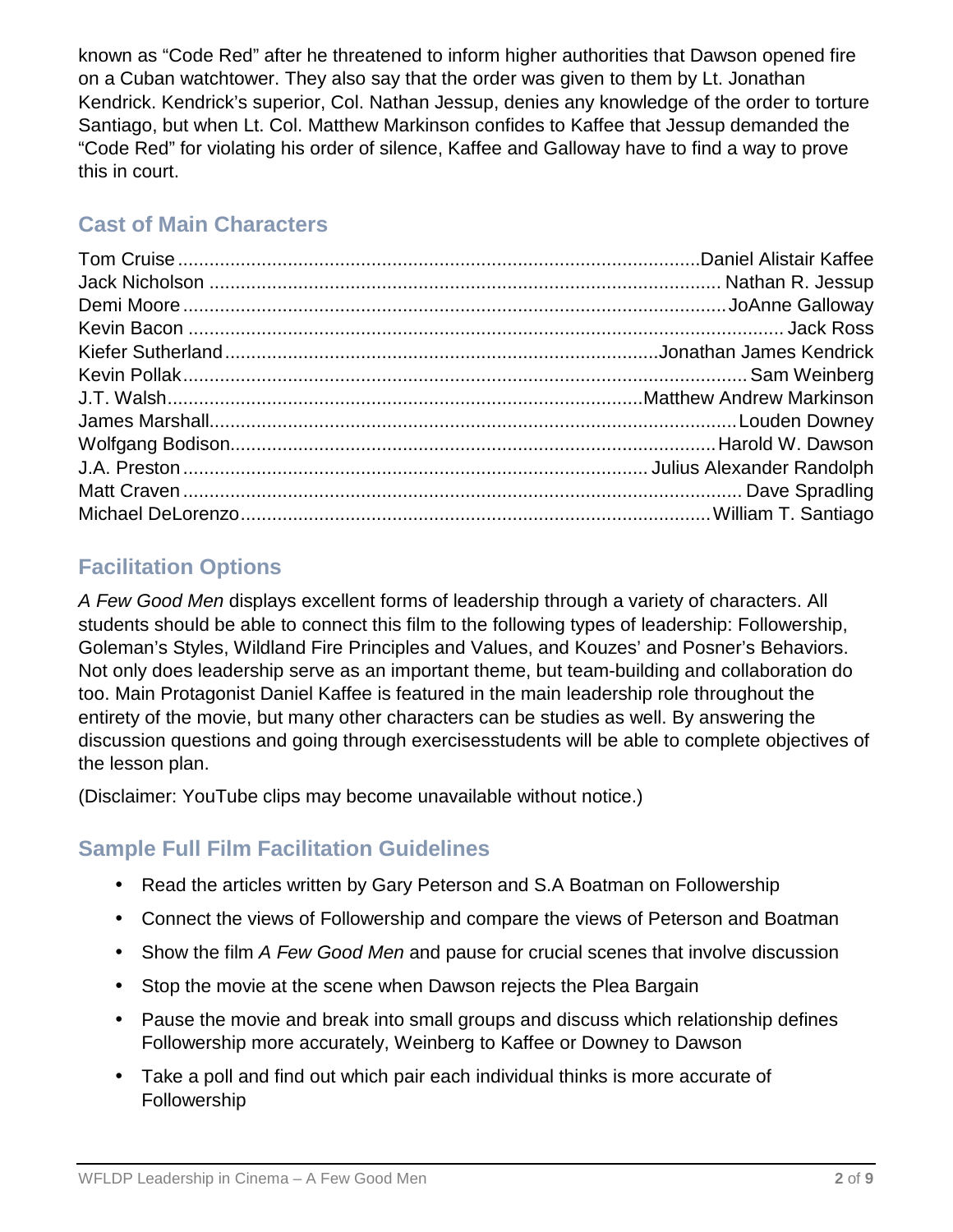- Go over discussion questions with the class as a whole
- Ask class for any other theories that could be applied to the film and why
- Connect the film examples with personal experiences and describe how they relate
- Close the class by asking whether or not by asking whether or not Leadership is a prominent theme found in *A Few Good Men*

## **Sample Clip Facilitation Guidelines**

- Review the readings by Peterson and Boatman
- Review the theory of Followership and show the connection between the clip with Downey on the stand
- Break into small groups and discuss why this scene defines "followership"
- Discuss with class as a whole why Sam Weinberg was a follower to the leader played by Tom Cruise
- Decide which scenes define this type of leadership
- Wrap up the discussion with other theories that can be applied to this film and decide which scenes could be excellent choices for each respective theory

### **Part One: Kouzes and Posner Leadership in** *A Few Good Men*

### **Objective**

To analyze and discover the behaviors that fall under Kouzes and Posner

### **Activity**

Take 2 minutes to talk with the person next to you and discuss what leadership values you think fall under Kouzes and Posner

### **Model the Way**

In *A Few Good Men*, Lt. Kaffee models the way by working all hours of the day to try to prove Downey and Dawson innocent. He provides his team with an example of extreme dedication and diligence. Lieutenant Dawson models the way by taking Downey under his wing and setting a good example for him. Dawson is the definition of a proper marine and he leads the way for Downey.

### **Inspire a Shared Vision**

Lt. Galloway inspired a shared vision because at first she was the only one who believed that the two accused marines were innocent. Therefore, she took the vision of them being free and shared it with her team. Although it took a little convincing for Lt. Kaffee, he eventually bought into the idea that he could win this case. Colonel Jessup also inspired a shared vision with his fellow marines. On the first day of training at Guantanamo Bay he forced all of his marines to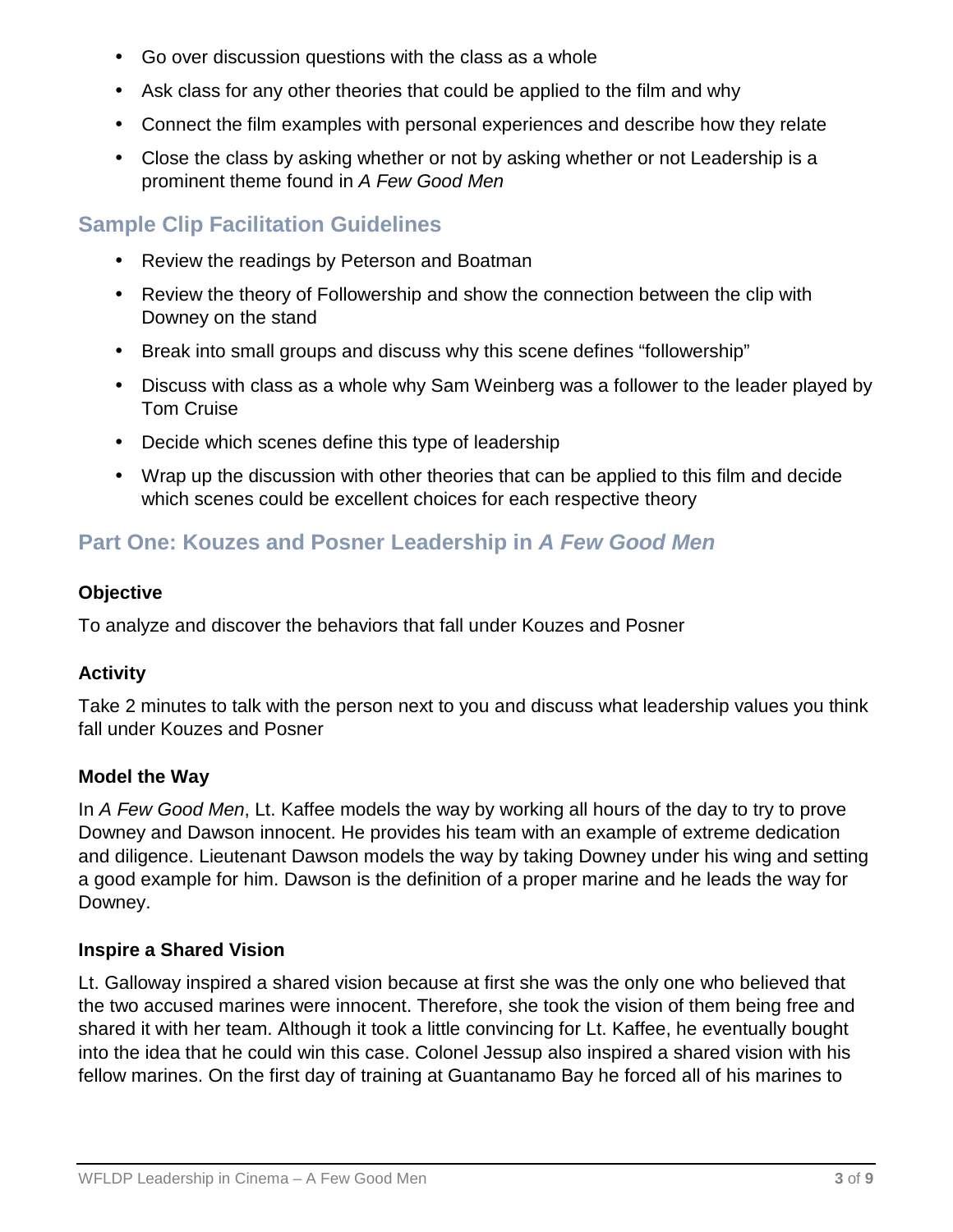buy into the idea of perfection. Thus, whenever someone acted out of line, it was up to the other marines to handle the problem and fix it.

<https://www.youtube.com/watch?v=CevDWRn-3-s>

### **Challenge the Process**

A good example of a leader challenging the process is Lt. Kaffee accusing Colonel Jessup of issuing the Code Red when he was serving as a witness in the final courtroom scene. Even though Kaffee knew that there could be extreme consequences for his actions, he went along and did it anyway. He was either going to be a hero at the end of the day or a criminal. This was very risky and therefore challenged the status quo.

<http://www.youtube.com/watch?v=5j2F4VcBmeo>

### **Enable Others to Act**

Lt. Galloway enabled others to act by getting Kaffee to actually do his job. She inspired him by challenging him to work on the case. Although she had to keep pressuring him to work on the case, he finally listened and did it. Lt. Kendrick also enabled others to act by training the marines to do as he said. He was able to gain the trust of all the marines and they did everything they were told. Even though he did not give them any intrinsic reward, just his praise was enough for the marines.

#### **Encourage the Heart**

Lt. Sam Weinberg encouraged the heart by convincing Kaffee that he was meant to be a lawyer and giving him praise for a job well done. Even though Weinberg told Kaffee that he was crazy for challenging Jessup on the stand, he admired his courage and told him that he was the best lawyer he has ever known. Also, when Kaffee thought that their hopes of winning the trial were over, Weinberg convinced him that he could do it.

### **Part Two: Goleman Style Leadership in** *A Few Good Men*

#### **Objective**

To analyze and discuss the Goleman leadership values in *A Few Good Men*

#### *Commanding*

Throughout the movie, the commanding style leadership is prevalent due to the constant appearance of Marines. It is quite common for Army and Marine officers to order around soldiers by yelling and screaming. However, the soldiers except this and listen to every order given out by their superior officer.

#### *Visionary*

Lt. Galloway uses visionary style leadership in order to inspire her co-workers to work as hard as they can to prove the soldiers innocent. She leads them through her motivational and inspirational words. She sets a goal, shares a vision and challenges her colleagues to reach it.

[https://www.youtube.com/watch?v=IOHrGtKH4uQ&index=86&list=](https://www.youtube.com/watch?v=IOHrGtKH4uQ&index=86&list=PLvuFqpYjMgt7WhPz0k812rOrrHVTivIYa) [PLvuFqpYjMgt7WhPz0k812rOrrHVTivIYa](https://www.youtube.com/watch?v=IOHrGtKH4uQ&index=86&list=PLvuFqpYjMgt7WhPz0k812rOrrHVTivIYa)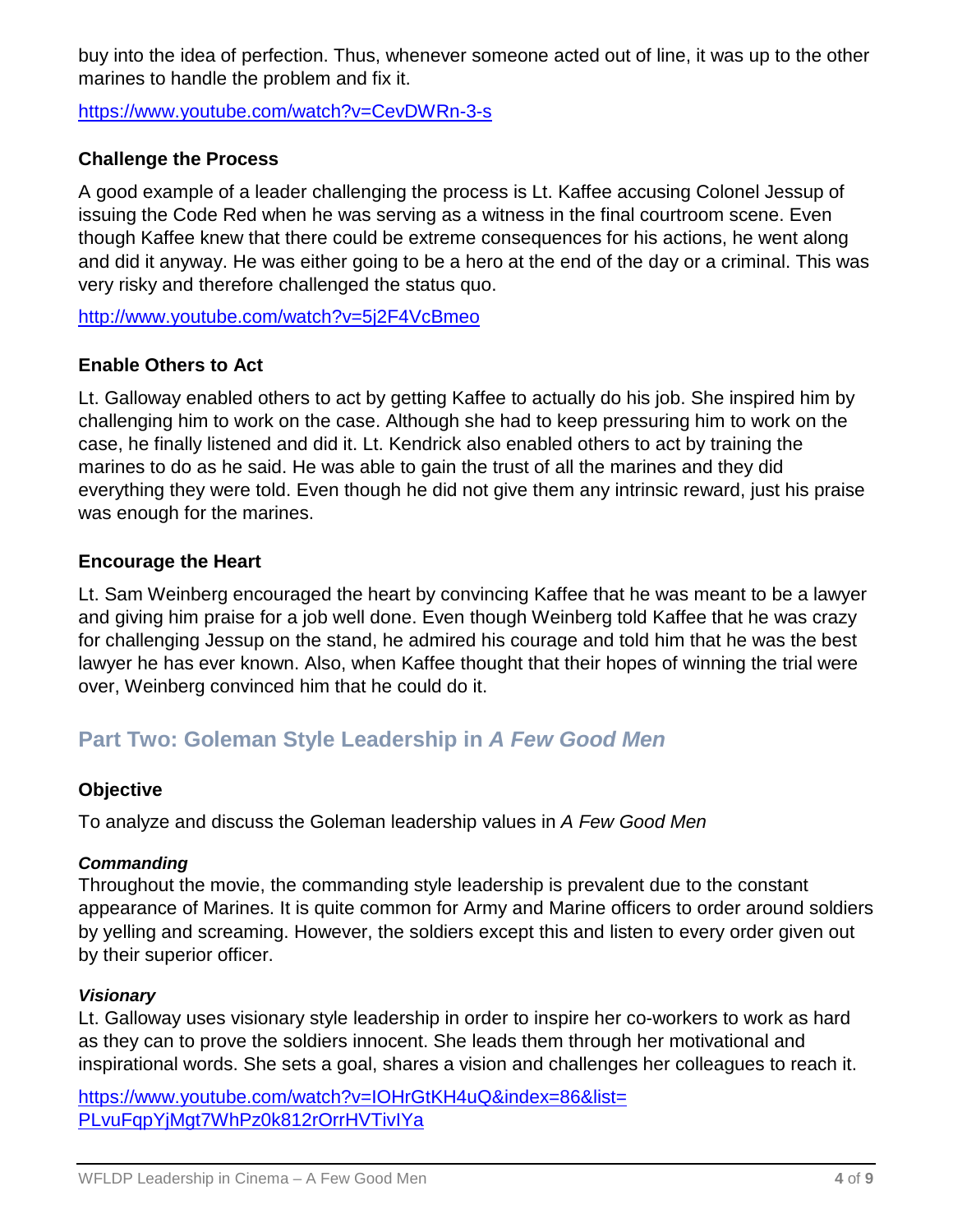### *Affiliative*

Lt. Kaffee is characteristic of the affiliative leadership style because he always puts the needs of his team and clients first. Not only did he sacrifice a lot of time for the good of the case, but he risked his career and standing in the navy for his clients. A great example of this is in the last courtroom scene where he risks going to jail in order to prove that Jessup ordered the code red and not Lt. Dawson.

### *Democratic*

As a whole, the lawyer team of Kaffee, Weinberg, and Galloway acted in a democratic style. They all asked each other for advice and made decisions together as a team. Also, even when a decision came down to one person taking a risk, they made it together. Once again, when Kaffee had to decide whether or not to interrogate Jessup on the stand, he asked the opinion of everyone on his team. Even though all the risk was in his hands, he wanted the input of his colleagues.

#### *Pacesetting*

As mentioned with the Commanding style leadership, the Marines is also very characteristic of Pacesetting. In the movie, there are very high standards for the Marines, especially those stationed in Gitmo. The Marine officers expect perfection and anything less will not be tolerated. That was referenced many times during the interrogation with Dawson and Downey when discussing why a code red was even rendered on Private Santiago.

[https://www.youtube.com/watch?v=fgIBG8q1Gjc&index=14&list=PLvuFqpYjMgt7WhPz0k812rO](https://www.youtube.com/watch?v=fgIBG8q1Gjc&index=14&list=PLvuFqpYjMgt7WhPz0k812rOrrHVTivIYa) [rrHVTivIYa](https://www.youtube.com/watch?v=fgIBG8q1Gjc&index=14&list=PLvuFqpYjMgt7WhPz0k812rOrrHVTivIYa)

#### *Coaching*

A good example of the coaching style leadership in *A Few Good Men* is Lt. Galloway teaching Lt. Downey how to handle questioning in court. Although the movie does not really focus on this, there are short clips in which you see her working with him. Downey needed coaching because he was nervous so instead of overwhelming him with directions and orders, he was taught through "doing."

## **Part Three: Wildland Fire Values and Principles in** *A Few Good Men*

### **Objective**

Students will learn to identify the Wildland Fire values and principles as they appear in *A Few Good Men* and see how they were used by different leaders throughout the movie. Students will also analyze the effects of these values when applied and when they are absent.

### **Duty Examples**

#### *Be proficient in your job, both technically and as a leader*

Jessup is a great soldier and a competent leader, as illustrated in many of the scenes. One such scene occurs very early in the movie when Jessup is discussing the potential code red with his subordinates. Jessup shows his proficiency as a leader by discussing how things need to be done and then telling his subordinates how to do it. He was able to inspire confidence in his men and displayed his experience as both a soldier and someone in command.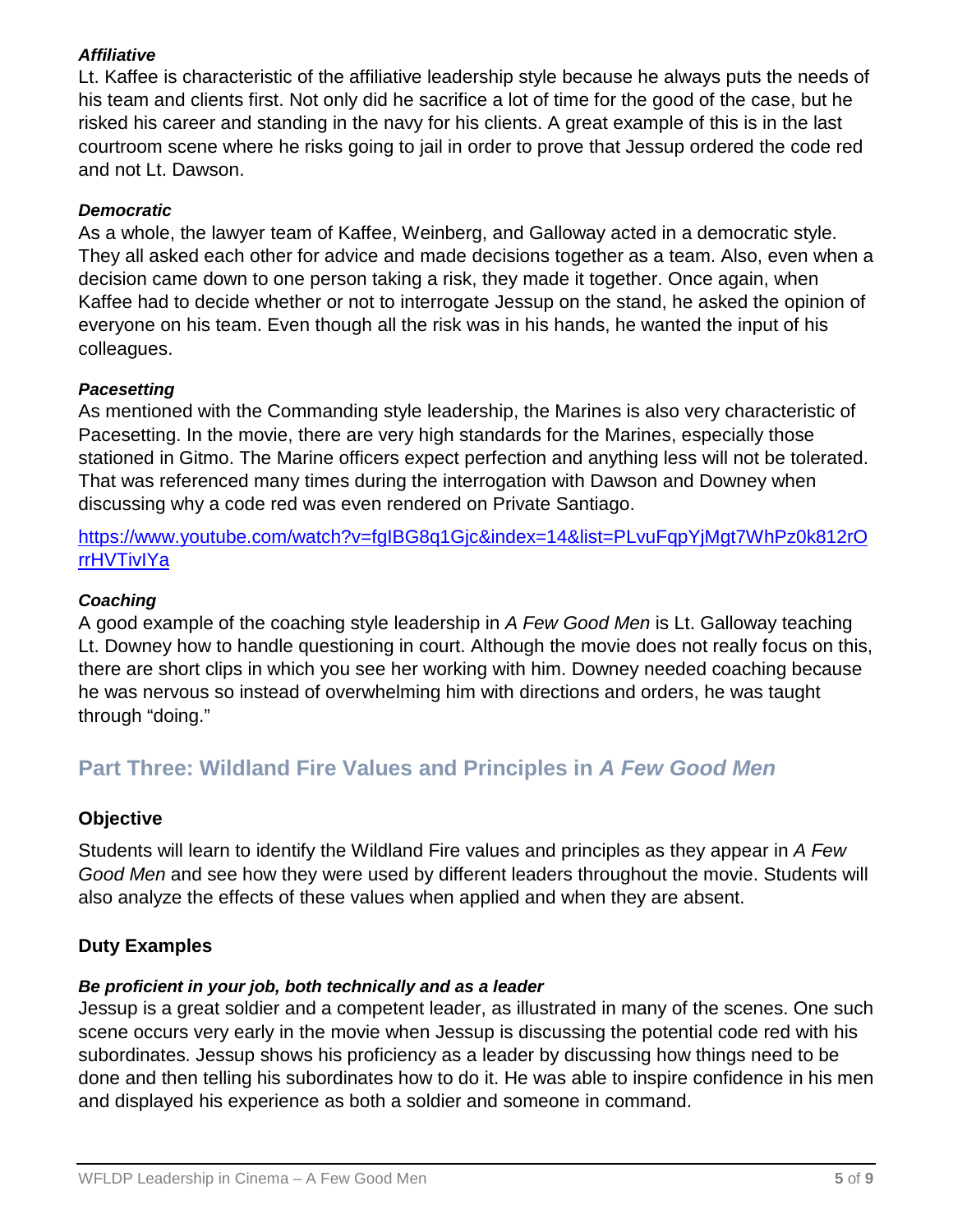#### *Make sound and timely decisions*

Galloway knew that the case was winnable but she also knew that the defense team would need her skills to keep them on task. Unable to convince anyone else that she should be on the team, she quickly formed a relationship with one of the defendants' aunts so she could be signed onto the case. From there she quickly mended any hurt feelings from her forcing her way onto the case and became a key contributor to the defense team.

### *Ensure that tasks are understood, supervised, and accomplished*

Kaffee was the most knowledgeable member of the defense team when it came to how to behave in a courtroom and he made sure the other members were briefed on how to hand him documents, how to react to judge rulings, and how to deal with setbacks should something not go according to plan. He had them practice it and then was very clear in his feedback when he felt that Galloway had messed up in this process.

#### *Develop your subordinates for the future*

This can be tied back to the above scene referenced with Jessup, as he is attempting to develop his soldiers. The results of development can be seen in the relationship between Dawson and Downey, as Dawson has developed Downey into an incredibly loyal subordinate who even refused to answer questions under oath and lied under oath to protect Dawson.

### **Respect Examples**

#### *Know your subordinates and look out for their well-being*

Kaffee displays this in the scene with Weinberg where Weinberg asks if he can leave the team because he doesn't feel like he's needed anymore, and Kaffee is able to convince him to stay on the team by selling him on how important his research skills will be to the success of the team. If Kaffee wasn't able to convince Weinberg to stay the defense team would have been weaker and less effective, and probably not gotten the desired results.

#### *Keep your subordinates informed*

Kaffee keeps both defendants, Dawson and Downey, constantly informed of their chances to win the case and what they need to do to help him help them. Without this line of communication he would not really be doing his job as a lawyer because his defendants may have had false hope and not been as forthcoming with some of the information Kaffee used to help them.

### *Build the team / Employ your subordinates within their capabilities*

Kaffee did not handpick his defense team but he did an excellent job of using the skillsets of the teammates he was given in order to maximize everyone's performance and have the team run as smoothly and cohesively as possible. He utilized his team members' research and organizational skills and combined them with his own creativity and courtroom presence to create the best defense possible for his defendants.

### **Integrity Examples**

### *Know yourself and seek improvement*

Kaffee knew he was really only being a lawyer at the Navy because it's what his dad wanted, which was leading him to not put as much effort as he should have been into his cases. As he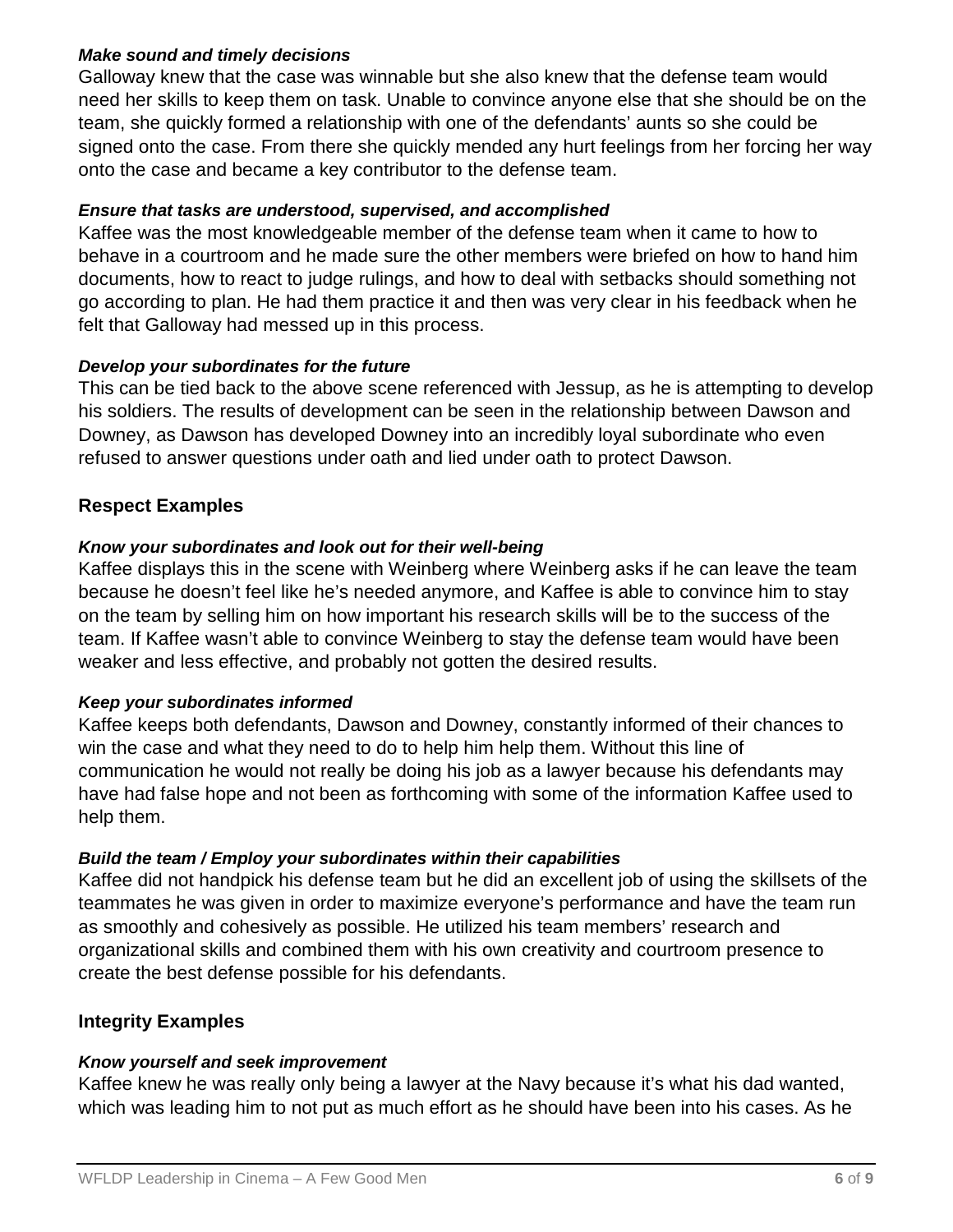came to terms with that he was able to grow into someone who wanted to give it his all no matter what and rededicated himself to the Dawson / Downey case that he had originally deemed unwinnable. Without this growth he probably would have left the defense team as he had originally planned to do and would have gone on with his career of striking plea deals instead of actually fighting for his clients.

#### *Seek responsibility and accept responsibility for your own actions*

Jessup originally hid the fact that he had ordered the code red, but after admitting to it he accepted the responsibility of ordering it and even stood up for the practice of giving code reds as a valuable tool needed to train military personnel. He may not have originally sought responsibility but after hearing enough of Kaffee's argument he decided he wanted to take credit for the code red and defend his actions.

#### *Set the example*

Galloway set the example for the rest of the defense team by having a tireless work ethic throughout the movie and always being optimistic about their chances of winning the case. Without her example to follow the rest of the team would have lost hope and would have lacked the motivation needed to see the case through to conclusion.

### **Additional Discussion Questions**

- Did Galloway overstep her bounds by adding herself to the defense team, and how did Kaffee mitigate the problems that could have occurred by having an unwanted team member?
- Did Kaffee have full control of the team or was it more a leadership by committee where everyone oversaw their individual parts? What are some advantages/disadvantages to multiple leaders?
- Explain the roles of Duty, Integrity and Respect in the movie, as well as what happened when those traits were absent in a leader.
- Are there times when leaders need to ignore doing what's morally right in order to better the team? In those scenarios is morally bad behavior acceptable?
- When Dawson and Downey were discharged it created sort of a hollow victory for the defense. As a leader, how could Kaffee rally his team in the event that they needed to appeal or defend a new client after putting in all that work to not get perfect results?

## **Part Four: Followership in** *A Few Good Men*

### **Objective**

Students review the concept of Followership in the film and use critical thinking, identify, and discuss examples from the film.

Followership is defined, according to the University of Oregon, as the willingness to cooperate in working towards the accomplishment of the group mission, to demonstrate a high degree of teamwork, and to build cohesion among the group. (Followership, University of Oregon)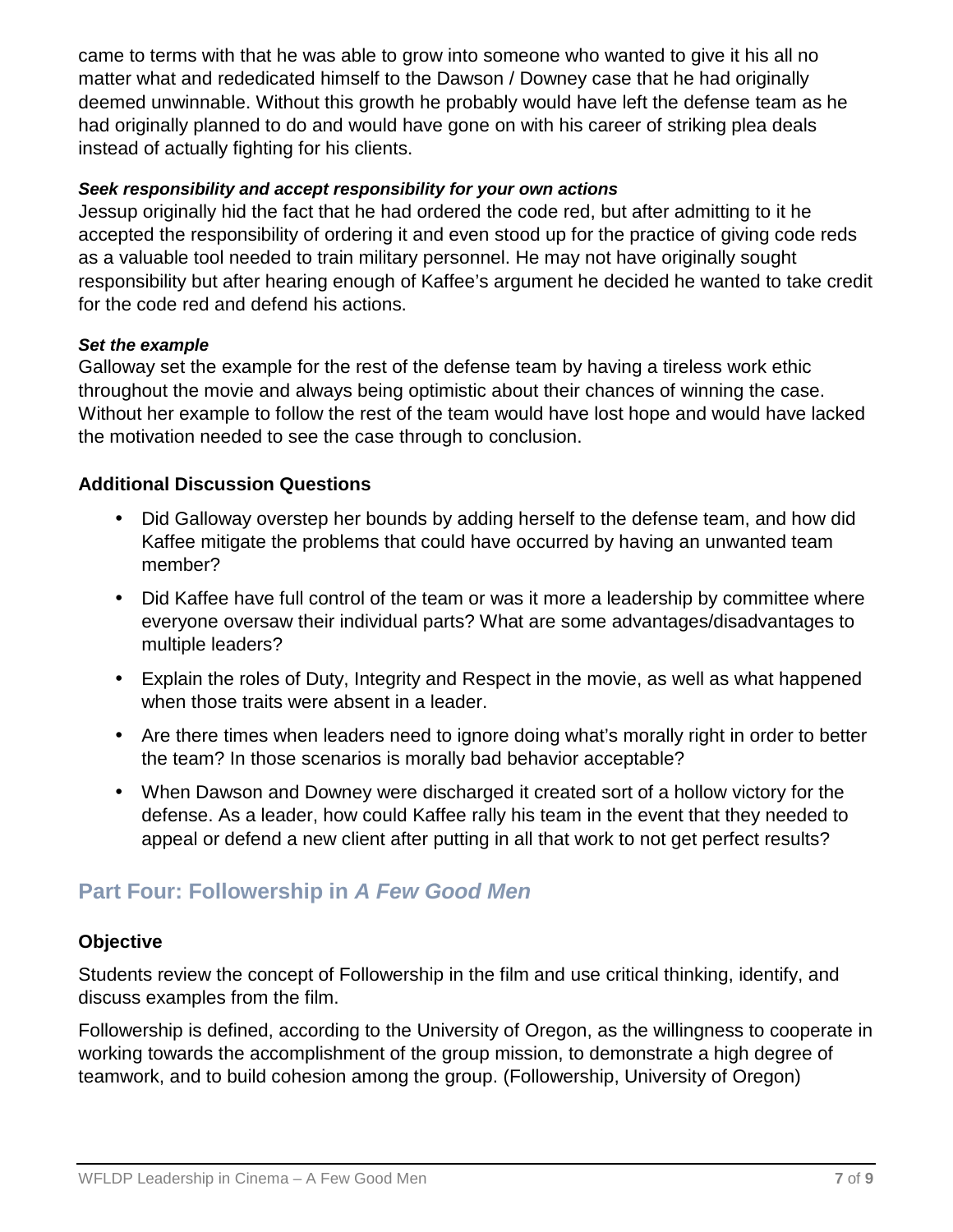"The highest reward for a person's toil is not what they get for it, but what they become by it."  $\sim$ John Ruskin

### **Behaviors of an Effective Followership**

- Volunteering to handle tasks or help accomplish goals
- Willingly accepting assignments
- Exhibiting loyalty to the group
- Voicing differences of opinions, but supporting the group's decisions
- Offering suggestions
- Maintaining a positive attitude, even in confusing or trying times
- Working effectively as a team member
- Key Attributes to Strong Followership according to Gary Peterson of Forbes Magazine
- Trust: Through everyday behavior, "followership" requires that the leader provides evidence that they can be trusted.
- Stability: Leaders with strong "followership" remain calm in the face of panic and give a sense of confidence to those around them.
- Compassion: Strong "followership" leaders have unrelenting passion for people and show empathy when those folks are enduring hard times.
- Hope: "Followership" requires that the leader has unwavering belief that their product/service will not only succeed, but will change lives.

### **Examples of Followership**

Downey is an excellent example of followership because he is convinced by Dawson to go through with the Code Red. Downey trusted Dawson and respected him as a superior. Dawson was an effective followership leader because he showed some of the key attributes specifically trust and stability. Downey is an excellent example of a follower and Dawson is a superb example of a leader, who exhibits the theory of followership. In a specific scene, Downey is in the courtroom and he releases the information that Dawson ordered the Code Red. Downey knew that Dawson was a stable and trustworthy leader.

Kendrick is another example of a follower and his leader is Jessup, who was his superior officer. Jessup is another fine example of a followership leader. Kendrick trusted Jessup so much that he lied under oath in order to protect Jessup. Jessup proved to be such an inspiring, trustworthy, and stable leader that Kendrick lied under oath in order to protect him. This is another fine example from the film of the theory of followership.

### **Discussion Questions**

- Why is followership and having followers such an important part of being a leader?
- Why would stability be listed as one of the key attributes of a followership leader?